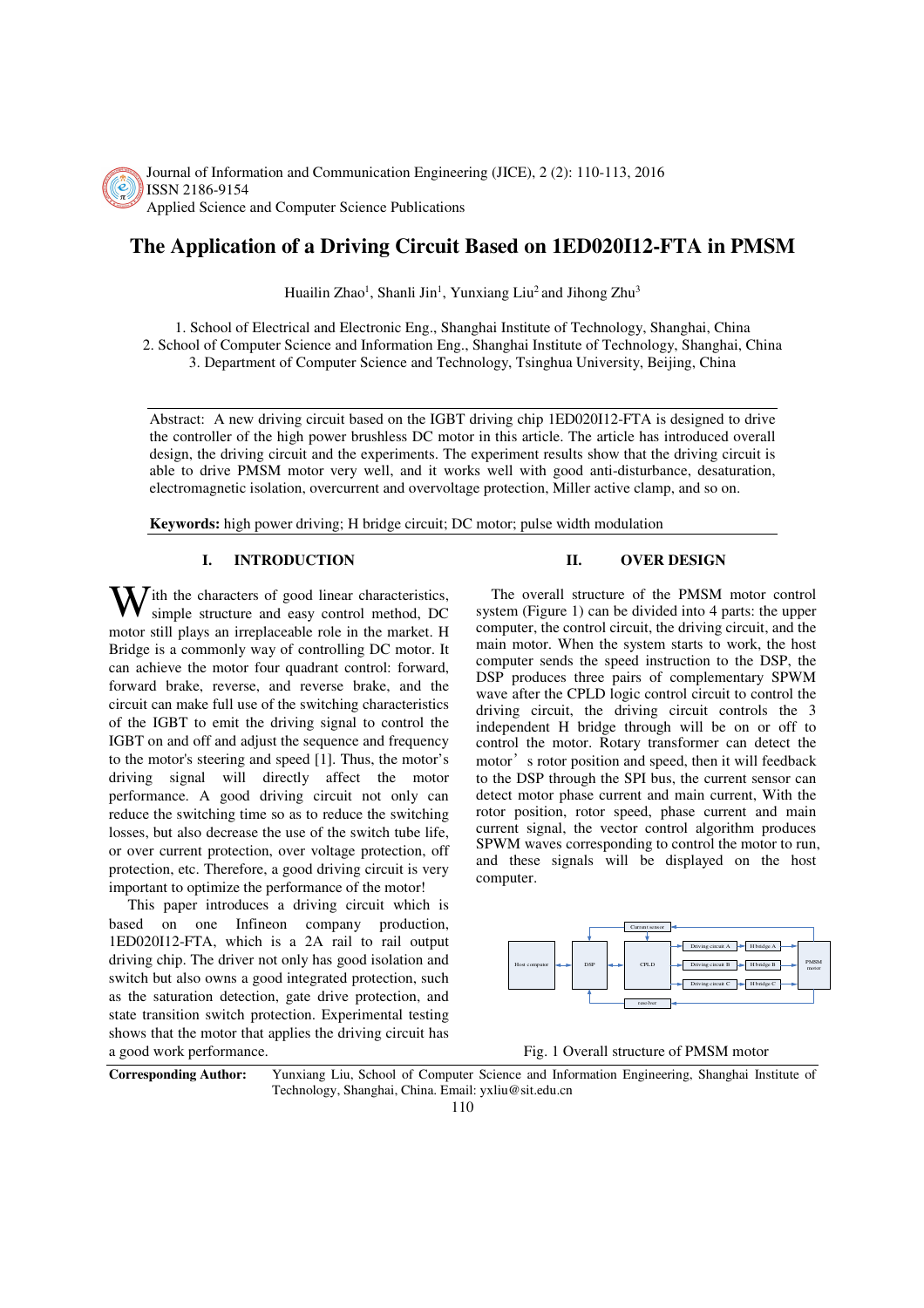## **III. CHIP FUNCTIONS**

 1ED020I12-FTA is a single channel IGBT driver chip based on the noncore transformer, with input and output voltage protection, signal conversion monitoring, soft power off, Miller clamp, desaturation and short circuit protection and other internal state characteristics and external protection mechanism.

 The RDY signal is a state indicator of the normal operation of the chip, which is equivalent to the DISABLE signal of the common driver chip.it will output a high level when the chip's state is normal, but when the output is low, it indicates that there are three main reasons as follows: chip internal logic conversion is not complete; the chip VCC supply voltage state is under voltage; the chip DESAT detection is abnormal.

The FLT signal is the state of the output of the VCE , when the output VCE or the switching current exceeds the normal threshold, the switch enters the saturated state, the pin DESAT works, while the FLT state indicates the high level signal, which can be reset by RST signal.

 The DESAT signal is a signal that the saturation voltage of the driver chip is detected, which effectively prevents the occurrence of the switch. Since the saturation voltage of the IGBT emitter and collector voltage varies with the collector current, we can protect the VCE by detecting the flow. We can change the series resistor to regulate the protection switch overvoltage value, reset the capacitor size to set time blind. The chip has provided a constant current source of 500uA, it will charge the capacitor with the current, when the capacitor terminal voltage exceeds the sum of the diode and the switch tube collector voltage, the capacitor and the main circuit will form a path. We can take advantage of this to set the threshold voltage of the switch, when the voltage reaches the threshold voltage, the chip will be forced to shut off the output driving signal through the internal protection circuit [4].

 CLAMP is the chip's Miller clamp port`, which is mainly used to ensure that the state switch will not be switched on as the internal parasitic charge and the circuit of the dVce/dt error trigger, which will lead the bridge. The chip has provided a constant voltage source of 2V, when the signal amplitude is less than 2V, the switch which is internal will be switched on, and the driving signal will be forced to shut off.

 TLSET is the chip's protective port, it can be changed by changing the output signal voltage amplitude to limit the impact voltage which is caused by the off signal in the switch. So as to ease the switch off voltage impact, improve the service life of the switch, a circuit which is composed of a zener diode and a capacitor is designed, the diode is designed to limit the shutdown of instantaneous pressure drop, the capacitance is designed to set the driving signal's drop time.

### **IV. CIRCUIT DESIGN**

 Because of the motor's three-phase winding, the motor is presented with inductive load, the step motor will performance that the output is low in high frequency, shock phenomenon in low frequency. When the motor is powered, with the control frequency increasing, the motor's speed is increasing, the average current will be reduced and the output torque will be decreased [5]. If you continue to increase the speed of the motor, it will cause the motor to block or lose step. Therefore, it is necessary to optimize the motor inductance and power supply. Only improving the current before and after along the gradient, we can ensure the motor to respond in a timely manner, even in the very high frequency control, the operation efficiency of motor can be improved finally.

 As it is shown in Figure 1, a driving circuit is given to drive the bridge. The input stage receives the signal from the control board which follws a low pass filter, then the signal reaches the input terminal of the driving chip. The VCC1 port provides the input voltage for the drive chip [2]. The basic principle of the circuit is shown in figure 2. When the circuit works, the control circuit sends out PWM signal tothe 1ED020I12-FTA pin IN-/+ input, through the internal transformer to achieve the function of electromagnetic isolation, then to the output port to the IGBT gate, thus controlling the switch on and off. From Figure 2 we can see the driving signals are a pair of complementary PWM waves, in fact we can also use only a IN+ to realize the control of the switch, IN is connected to GND, thus it will increase control circuit's redundancy and further ensure the reliability of the circuit.

 On the power supply of the drive chip, the upper arm bridge of the driving circuit is supplied with the +15V bootstrap mode. Bootstrap mode is one of the most widely used methods for driving upper gate driver circuit in high voltage gate driver(IC). Advantages of the bootstrap power supply circuit are its simple and low cost [6]. However, it is limited by some conditions: firstly, because of the duty cycle is limited by the time required to refresh the self-lifting capacity; second, the voltage of the gate and source will increased if the source voltage of the switch device is supplied with a negative power. Because of the general grid voltage of Vgs is less than 30V, therefore we choose the +15V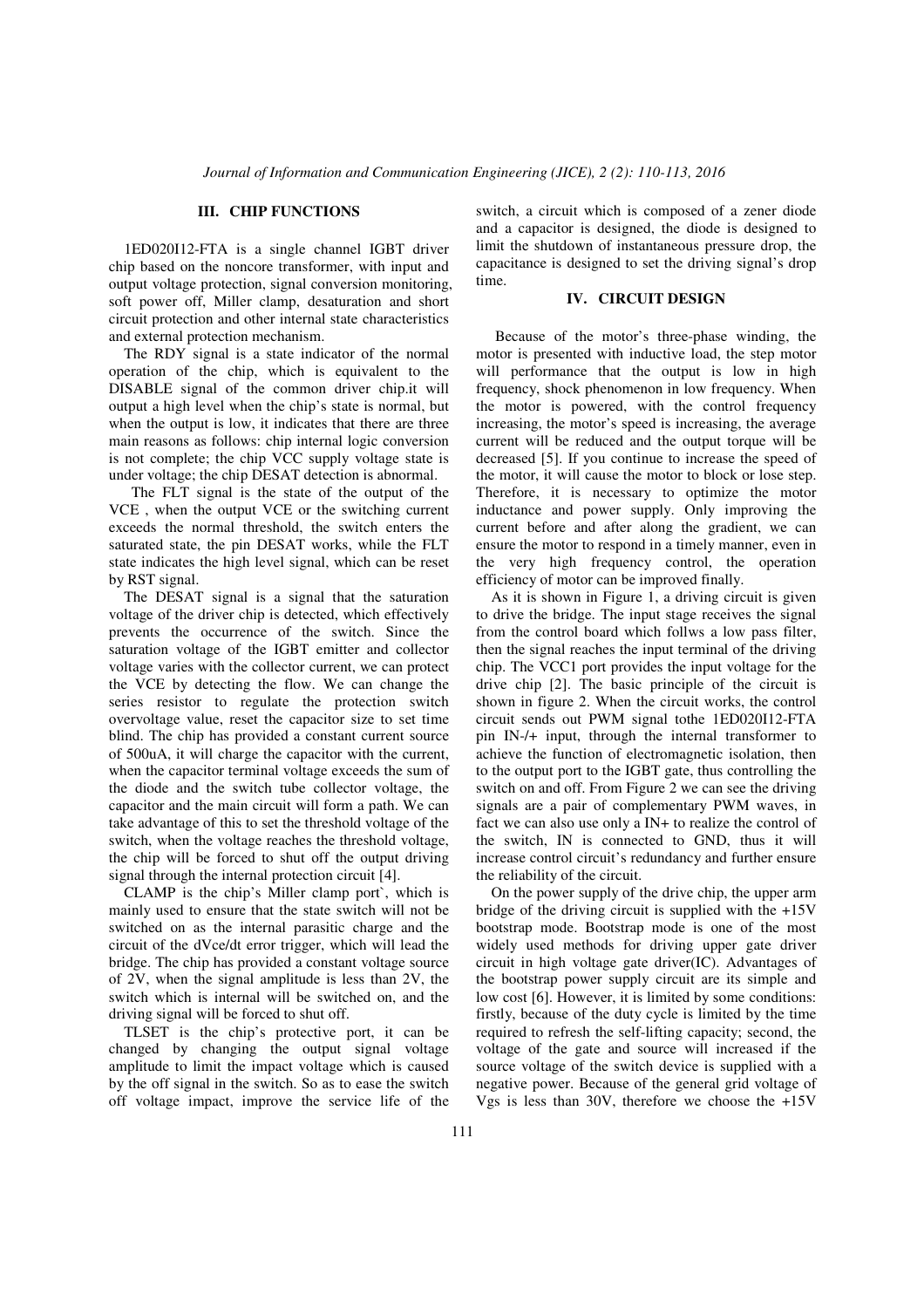power for the comprehensive consideration. Due to the driving chip's output current only 2A, the 2A driving out may be unable to meet the demand of higher power circuit, in order to improve the drive's output, we can adopt a cascade of push-pull circuit in the output of the drive system, which will double push-pull the current of the driving circuit amplification, to meet the demand of greater power circuit.

 In order to improve the speed of the driving signal's response, we can improve the speed of the switch's response by adjusting the gate drive of the switch. When we take small series gate resistance in the circuit and the gate current will be relatively large, the gate capacitance will be charged and discharged much sooner, the switch's wastage and the speed of the switch's response are greatly improved, but it will make the circuit's anti-noise capability greatly reduce, it is possible to cause gate circuit in concussion. When the gate resistance increases, the output current will be less, the rise time of the switch will increase, and the di/dt of the switch also will be reduced, so as to the peak voltage of the switch. Taking the gate voltage, the switching frequency and the gate's source capacitance (which can be queried) into consideration, it is good to take 10 euro as the gate resistance [3].

 The pair of reverse diode at the bottom of the driving chip is to ensure that the bootstrap capacitor does not appear over voltage [8].



Fig. 2 Design of drive circuit

# **V. POWER SUPPLY**

 Due to the isolation requirements of the drive chip, the former input and the latter output level power supply must be separated, so the former input we use control board to provide +5V input power. The output is supplied with+15V power. We choice the 3W power module (just like the Fig.3 shows) which is produced by Jin Sheng Yang company, the module can be efficiency, small package size, and has the function of isolation and the function of voltage regulator in power supply.

The module can be supplied +28V input, +15V output isolated, and fully meet the power our chip needed.



Fig. 3 Design of power supply

## **VI. DRIVE OUTPUT CIRCUIT TEST**

 Through the actual motor running test (Fig.4), we have learnt that we have a good working condition of the driving circuit. According to the gate waveform of the actual working state of the motor, we can know that the output of the driving signal is very fast change, and can be very good control the switch. From Fig.4 we also can see the rise time of the switch is very short, and the duty also is very equilibrium, so the output driving signal could very perfect to control the motor.



Fig. 4 Driver Output

#### **VII. APPLACATION TEST**

We have not only analyzed the driving core, but also we have analyzed the test to the application in actual motor work. The results of the test (Fig.5) can be seen in the follow running results which is in the range of the expected measurement error. During the test, when we have set the given speed 100 in the upper computer, we can see the actual speed of the motor is 94. In the same way, we also have set the given speed 500, 1000, 5000 and 10000, similarly we get the actual speed 506, 994, 5005 and 10004, they just as the Fig.5 show. Compared the two sets of data, it indicates that we have stable controlled the motor with very little speed error.

| Given                             |  |  |  |  | $100e$ 500 $e$ 1000 $e$ 5000 $e$ 10000 $e$ |
|-----------------------------------|--|--|--|--|--------------------------------------------|
| $\texttt{speed} \cdot \texttt{?}$ |  |  |  |  |                                            |
| Actual                            |  |  |  |  | $94e$ 506e 994e 5005e 10004e               |
| speed⊬                            |  |  |  |  |                                            |
| $\sim$ $\sim$ $\sim$<br>111.1     |  |  |  |  |                                            |

Fig. 5 Given speed and Actual speed